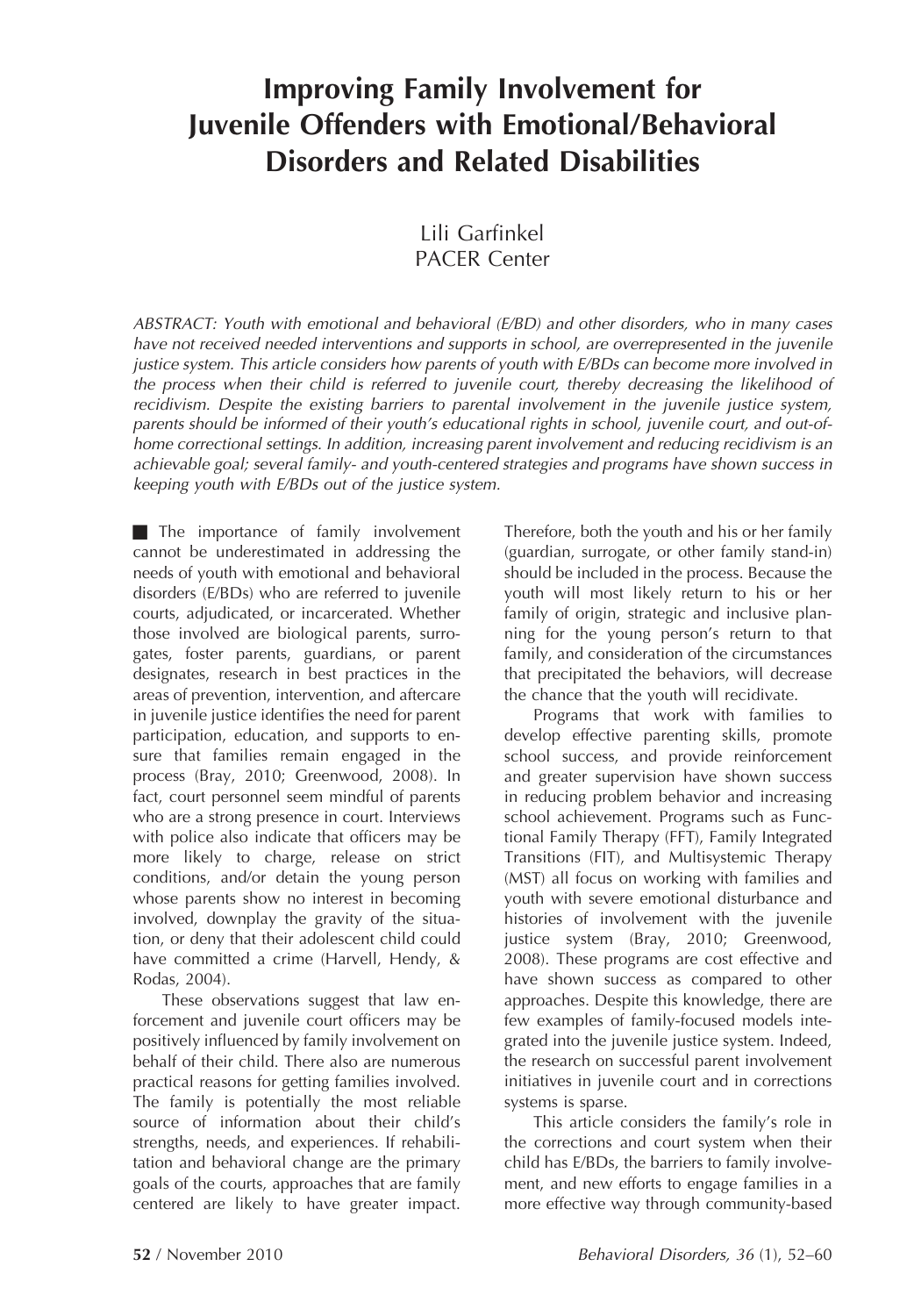approaches and coordinated services. These emerging strategies offer hope for engaging families as proactive advocates when their children are involved with the juvenile justice system.

### The Family's Perspective

When a youth has an emotional or behavioral disorder, families generally require a considerable range of psychological services and practical supports. Many parents seek help but are frustrated when their child's behavioral needs are not appropriately addressed. Sometimes parents have been unable to manage their youth's escalating behavior problems. In these cases, parents may hope for a referral to an out-of-home placement where their child will finally receive specialized services and, most of all, be safe. In fact, some parents who have a child with a mental health diagnosis have been encouraged by professionals to have the youth charged so they can access services in the juvenile justice system (Grisso, 2007).

### When School-Based Cases Are Referred to Court

In recent years, the increase in more stringent policies like zero tolerance has resulted in a concomitant increase in the number of youth referred to court with school-based charges. Youth with E/BDs whose aggressive or inappropriate behaviors were determined to be a ''manifestation of their behavior'' under federal education law have nonetheless been charged with crimes ranging from disorderly conduct to assault (American Civil Liberties Union, 2008; Skiba, 2005; Skiba et al., 2003; Wright, 2006).

Unfortunately, schools often have been at fault for this outcome. In addition to the criminalization of student behavior resulting from zero tolerance policies, behavioral episodes may have occurred because interventions agreed to in students' individualized education plans (IEPs) were not carried out, functional behavioral assessments and behavior intervention plans did not exist, and no positive behavioral interventions and supports plan was in place (Wright, 2003). When student behaviors subsequently are criminalized with charges in court, parents often feel betrayed by the school and at a loss about how to proceed. Regardless of whether a determination has been made that the behavior was a manifestation of the disability, once a case is referred to court, it is important for the court to hear the parent's perspective about their efforts to access supports and services in school and the community.

### Barriers to Family Involvement

Harvell et al. (2004) observe that the law assumes that parents and children have the same goals and interests, and therefore the court conceptualizes the role of the parent as a guardian and advocate. However, parents often receive little guidance as to how they can effectively participate in the juvenile justice system process, and few accommodations are made to include them. Although many parents wish to participate in the process and advocate for their child, their ability to do so often is a challenge. Demographic data on youth in the juvenile justice system consistently reveal that they are predominantly male, from single-parent families, lower socioeconomic strata, predominantly youth of color, with a high percentage having significant behavioral, mental health, cognitive, and learning needs (Boesky, 2002; Teplin et al., 2007). Furthermore, research has shown that many youth in the system have a parent or relative who is, or has been, in the adult or juvenile system (Hawkins et al., 2000; Wasserman et al., 2003). In many cases, families have a challenging history of working with school staff, county social workers, and family court regarding complex mental health, school, and broader family needs.

A 2004 PACER Center survey on family needs in accessing mental health services in Minnesota identified the following barriers: (a) parent mistrust of system professionals, (b) a lack of culturally competent system professionals able to engage families, and (c) system professionals who define their job narrowly to exclude working with parents and caregivers or are not trained to engage families (Wrobel, 2004). For a number of reasons, these barriers are more profound in the juvenile court system:

- 1. The court system is time consuming and not family friendly.
- 2. Parents fear losing their jobs because of the time it takes; they may not have child care, transportation, or even a phone or permanent address.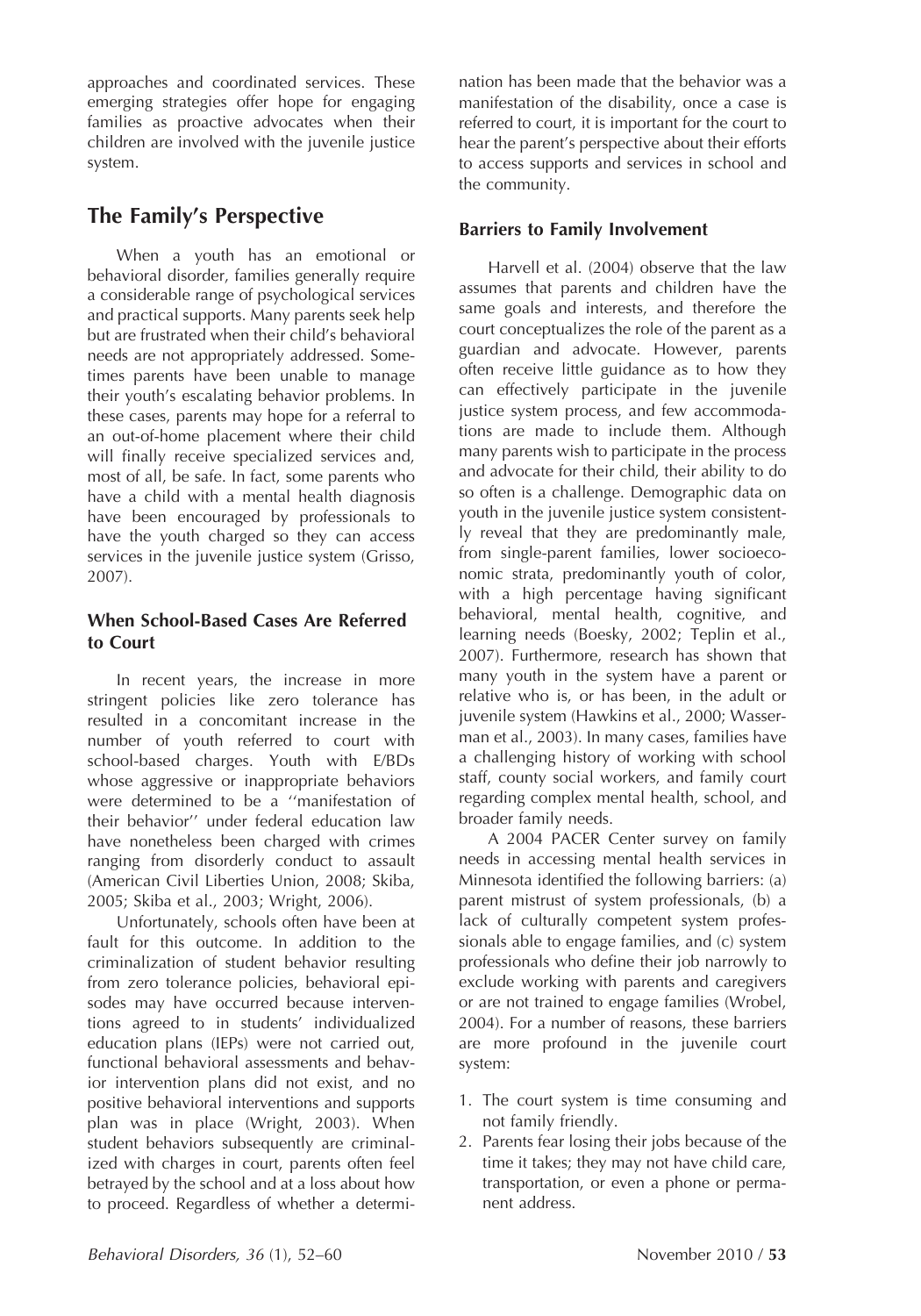- 3. They often feel demeaned in the court process and believe they are seen as the problem, not part of the solution.
- 4. Public defenders may not have time to meet with parents, and are not required to do so.
- 5. If parents are undocumented immigrants, they may be afraid to participate; if they do not speak English, documents in their native language and translation services are not always available.
- 6. When families are unable or unwilling to assume responsible family roles in their child's life, gaining access to other surrogates or interested parties in the youth's life is challenging.

There are no state policies that identify and codify the steps necessary to ensure that parents can be involved in the juvenile justice system in a meaningful way (Harvell et al., 2004).

Fortunately there are strategies that potentially enable communities and families to address these barriers. These include efforts to build communication between families and juvenile court and justice personnel, develop better understanding of disabilities by law enforcement and court personnel, and promote advocacy for youth and their families. These strategies are more effective when approached from the perspective of both the youth/family and the juvenile justice system. Those that address family involvement with juvenile courts are presented first, followed by strategies that address issues when youth are placed out of their homes.

# Strategies to Improve Family Involvement with Police and Juvenile Courts

Often the first point of contact with the juvenile justice system for parents is when they are called to pick up their son or daughter from detention following arrest, or when making an appearance before a juvenile court for a meeting or hearing. These can be intimidating events for the family as well as the youth, especially if there is a history of police involvement with family members or a lack of English proficiency. The suggestions that follow are derived from the experience of parental advocacy groups; unfortunately, there is not a research base from which these can be claimed to be best or promising practices

(Huff & Osher, 2002; 2006). They do, however, have the advantage of being based on common sense and ethical behavior.

### Promote Communication between Families and Police

Police can promote parent involvement by calling parents when the youth is arrested, letting them know where their child is, and giving them an opportunity to be present during questioning. All youth, and especially youth with E/BDs and other disorders, have the potential to incriminate themselves, or because of their disorder, behave in ways that suggest to the court that they are at higher risk for dangerous behaviors. As soon as possible, the family should communicate information to the police about their child's disability, deescalation strategies, and the triggers that contribute to the behavior. Parents should always let their child know that he or she does not have to answer police questions unless an attorney is present. Parents of a child with E/BDs can preempt future problems by meeting with police in their own precinct to explain the disability and suggest strategies to the police that might prevent the escalation of behaviors.

### Guide Parents through the Court Process

Juvenile court is confusing. Parents need to understand what to expect at each step, from the time the youth is questioned to when charges are made and hearings, arraignments, or a trial are held. They also need to understand the ramifications of the charges and their options. A parent-focused guide to the court process should include information about the purpose of each court appearance, who needs to be informed about the youth's disability and the behaviors that may be, in part, attributable to the disability. Parents should check with the court in their state to see if there are any guides that explain what will happen in court. Examples of several state resources are listed in the appendix. In addition, disability issues are addressed thoroughly in a recently published book, When Kids Get Arrested: What Every Adult Should Know, by Sandra Simkins (2009) of the Rutgers University Law School.

Parent advocates and disability groups would do well to develop guides for parents that are specific to individual disabilities and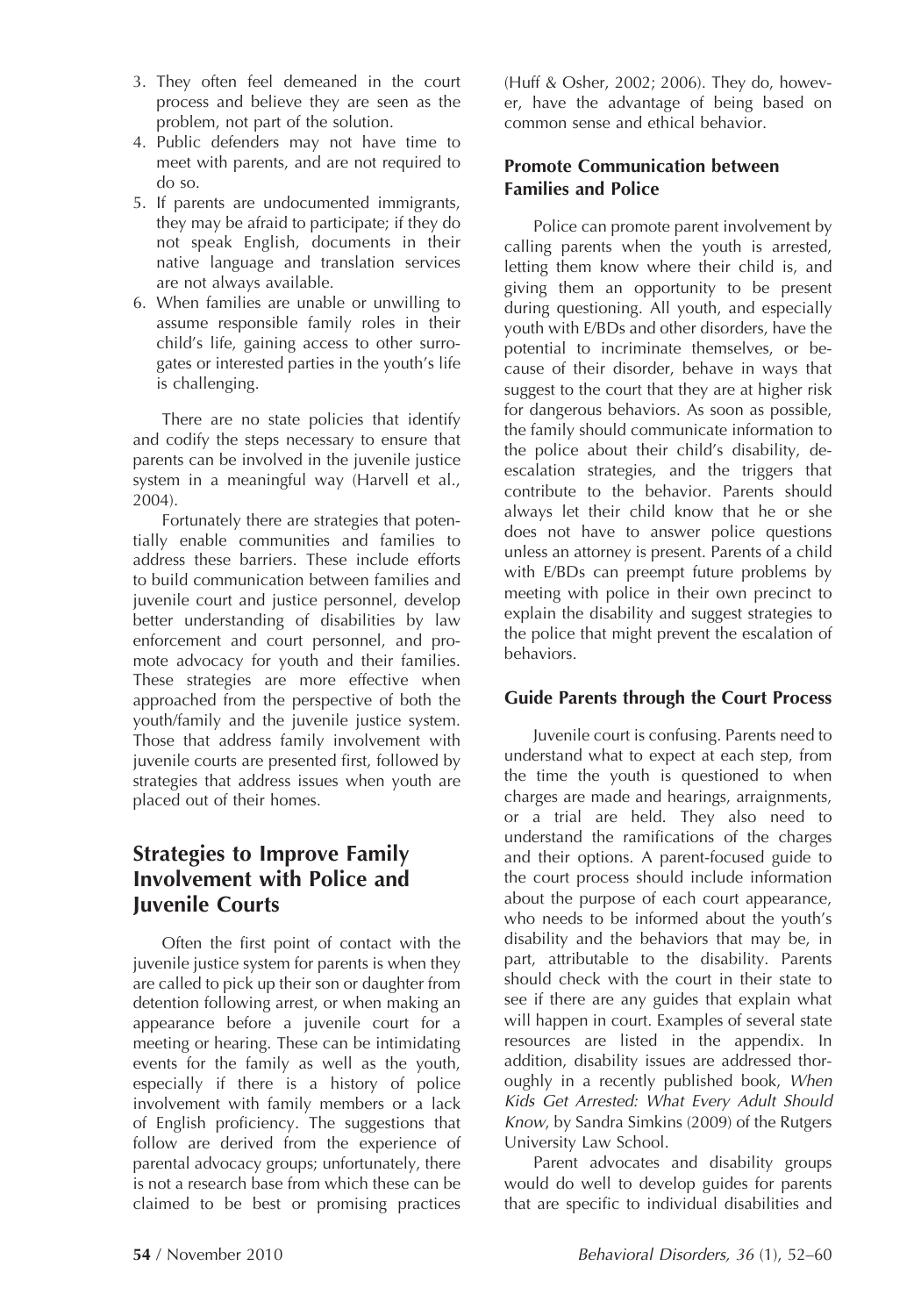state laws; they could include children's rights to accommodations in court, aspects of a disability that might impact the credibility of a confession (i.e., not understanding the question but answering it anyway; answering the same question differently because they have language-processing disabilities or memory lapses; appearing ''remorseless,'' when in fact they have overwhelming anxiety and are expressing a ''flat'' affect). For those parents who cannot read, a short video explaining the process could be developed and played continuously in the waiting room before court. Parents spend a great deal of time waiting for their case to be called; having resources available would be a useful diversion.

### Provide Training for Court Personnel

To promote greater family involvement, training should be available for police officers and other court professionals regarding how to interact with families, especially parents of youth with E/BDs and other disabilities. Training sessions should include representation from communities of color, Native Americans, and immigrants from the predominant cultures. This will help court staff develop skills in cultural sensitivity so they can recognize how bias, cultural fears, and personal experiences may give parents a different perception of the justice system. Training across multiple systems (mental health, substance abuse, etc.) and including the family could promote greater efficiency in identifying appropriate options, improve oversight, and provide a smoother transition back to the community.

Disability organizations such as Association for Retarded Citizens (ARC) and the National Alliance on Mental Illness (NAMI) have provided training about specific disabilities and how to manage challenging behaviors when police interact with adults who have mental illness (ARC, 2006; NAMI, 2001; Huff & Osher, 2002). Disability organizations could meet with police departments and ask that these trainings be made available to their officers. In many communities, crisis intervention training teams work closely with highly trained police officers and are knowledgeable about mental illness and parent's rights in school and court. Training for court personnel is particularly important to help keep youth out of trouble. When youth with E/BDs who are on probation return to school, they often face

challenges. If their disability needs are not met through their IEP, or if, given their disability, the conditions of parole are unrealistic, they may be cited for behaviors that become a violation of probation. Through the Juvenile Justice project at PACER, trainings have been developed for police and probation officers regarding emotional, behavioral, cognitive, and academic disabilities, special education mandates, and interventions. Information about these trainings can be accessed on the PACER website (www.pacer.org) or by contacting the author at PACER.

### Integrate Parent Advocates into the Juvenile Justice System

Parent advocates and staff of disability organizations and parent centers can play an important role in promoting family involvement in the juvenile justice system. Justice system personnel can make connections with advocates by referring families. Parent advocates can help parents provide the court with documents that indicate how aspects of E/BDs or other disorders may be factors in the behavior that precipitated a juvenile's charges. They also can assist parents in compiling data about any mitigating circumstances related to an arrest (e.g., the school was not following their child's IEP, or the child was not taking needed medication at the time of the arrest). By making connections with parent advocate centers and disability groups in the community, the juvenile justice system also can gain assistance for parents during the probation period or with school issues. (For a link to a list of parent centers, see the appendix.)

### Encourage Parent Training and Individual Assistance

Communities also can collaboratively develop training materials and host events with parent training and information centers and community parent resource centers, which are federal parent centers under IDEA (see www. TAALLIANCE.org for a list of centers in each state), and with disability groups for parents about preparing themselves and their child for court. Advocates and community leaders also can reach out to leaders in racially and culturally diverse communities and new immigrant communities and offer direct assistance to parents if they wish to develop a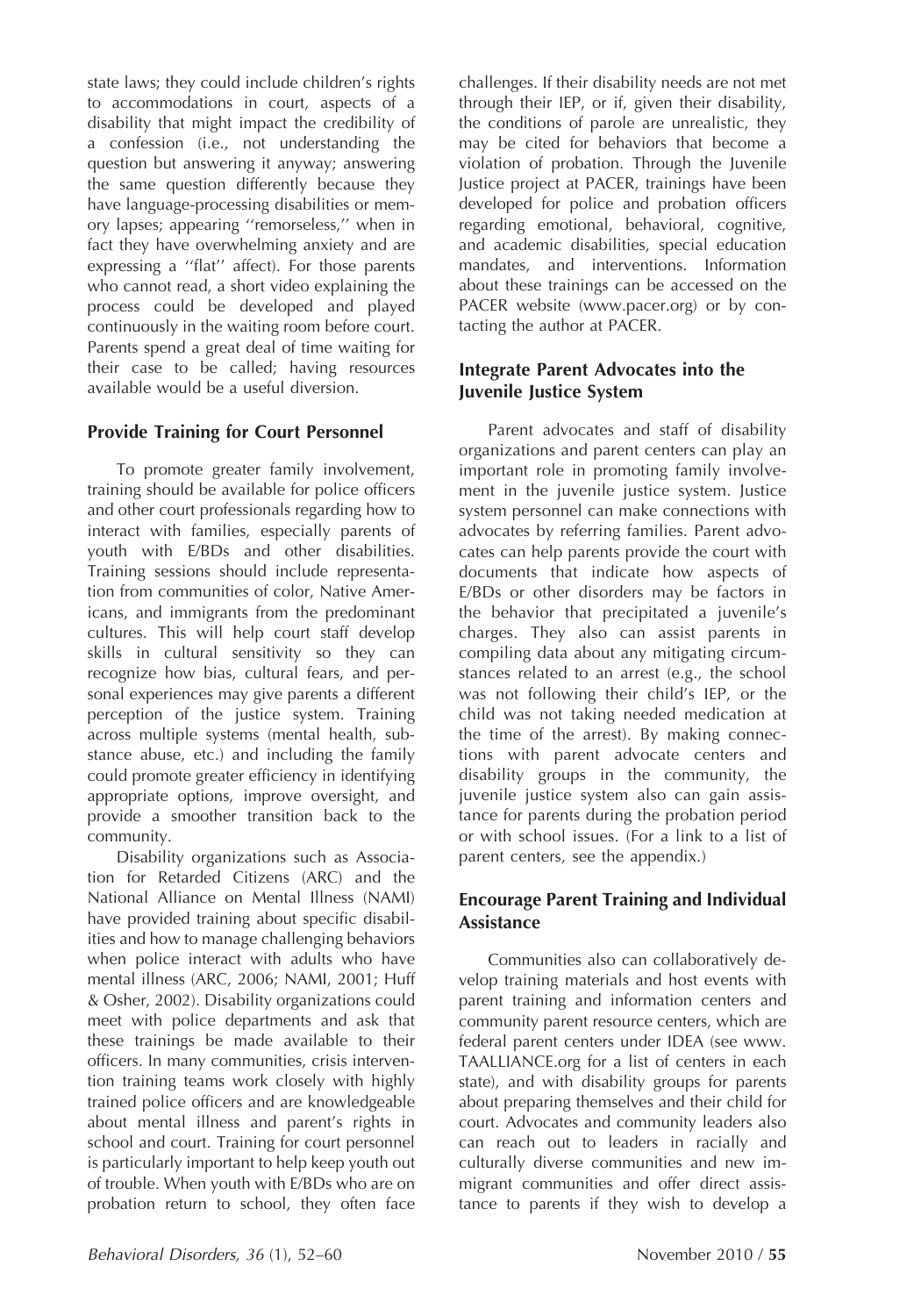statement to the court for a trial or a hearing. When providing training and assistance, it is important to stress to parents that if their child has committed a crime, he or she needs to take responsibility for his or her behaviors. However, parents can advocate for a placement that provides appropriate mental health services, shows an understanding of youth with E/BDs, and is open to family involvement. Finally, courts can provide stipends for travel, child care, and meals when parents attend court and training.

### Consider Family-Friendly Sentencing **Options**

Wherever possible, community-based consequences should be available so that families and children may work together with human service providers and agencies in meeting the terms of the adjudication and probation. Juvenile court officers should recommend realistic court orders that consider the supports needed by the family to assist with the youth's mental health and behavioral needs as part of rehabilitation.

# Strategies to Improve Family Involvement in Out-of-Home **Placements**

When a child is sent to an out-of-home placement, it may be difficult for parents to make the connections they need. Transportation issues, their own stressors, and perhaps their own fears and issues because of the child's challenging behaviors in the past can be barriers to involvement.

### While the Youth Is Incarcerated

As soon as the child is sent to a facility, efforts should be made by phone or electronically to connect with the parent and obtain access to the child's mental health and school records. Facilities can encourage family involvement by inviting parents to participate in planning or addressing issues regarding family or individual therapy via conference calls or video conferences, by providing transportation stipends so parents can attend meetings at the facility, and by offering stipends for child care and meals. If parents are working with a case manager, the case manager can advocate for assistance in

conferencing or driving to the facility. Meetings should be arranged around parents' work schedules or other obligations so that adults do not have to make decisions between losing pay or not meeting obligations and advocating for their child.

If the child has an IEP, then by law, a meeting must be held to change the IEP to reflect a ''change in placement.'' In many cases, the youth may require additional evaluation if testing has not occurred in a timely fashion; children must be evaluated at least every three years unless parents and schools agree no testing is needed. Parents can make these requests just as they would in a regular public school. If parents are not involved, efforts should be made to have a ''surrogate parent'' appointed under IDEA who is independent and able to act in the best interests of the child.

### Returning Youth to the Community

Parents need to be involved in the preparation for their child's return from the out-of-home placement to the community. While most parents are relieved to have their child back at home, they also may worry that he or she will have the same difficulties as before. Planning with the parent for the child's return, and helping them access the necessary mental health and other supports, not only alleviates the family's fears, but also is key to reducing the possibility of recidivism.

Preparation for the return includes working with the local school district as soon as a child enters an out-of-home placement. It also involves coordinating the exchange of information between the facility and the school, making changes to the IEP as needed to address transition planning, and integrating new strategies in the IEP when the child returns to a community school (for more ideas on transition services see Griller Clark & Unruh, this issue).

If youth require mental health services, rehabilitation services for drug or alcohol abuse, or any other services related to their disability, parents might need assistance to arrange those supports. For many parents, this may mean the assistance of a county mental health provider. Parents may also need counseling and assistance in managing their child when he or she returns. In-home family counseling and intensive supervision with probation officers may reduce the potential for recidivism.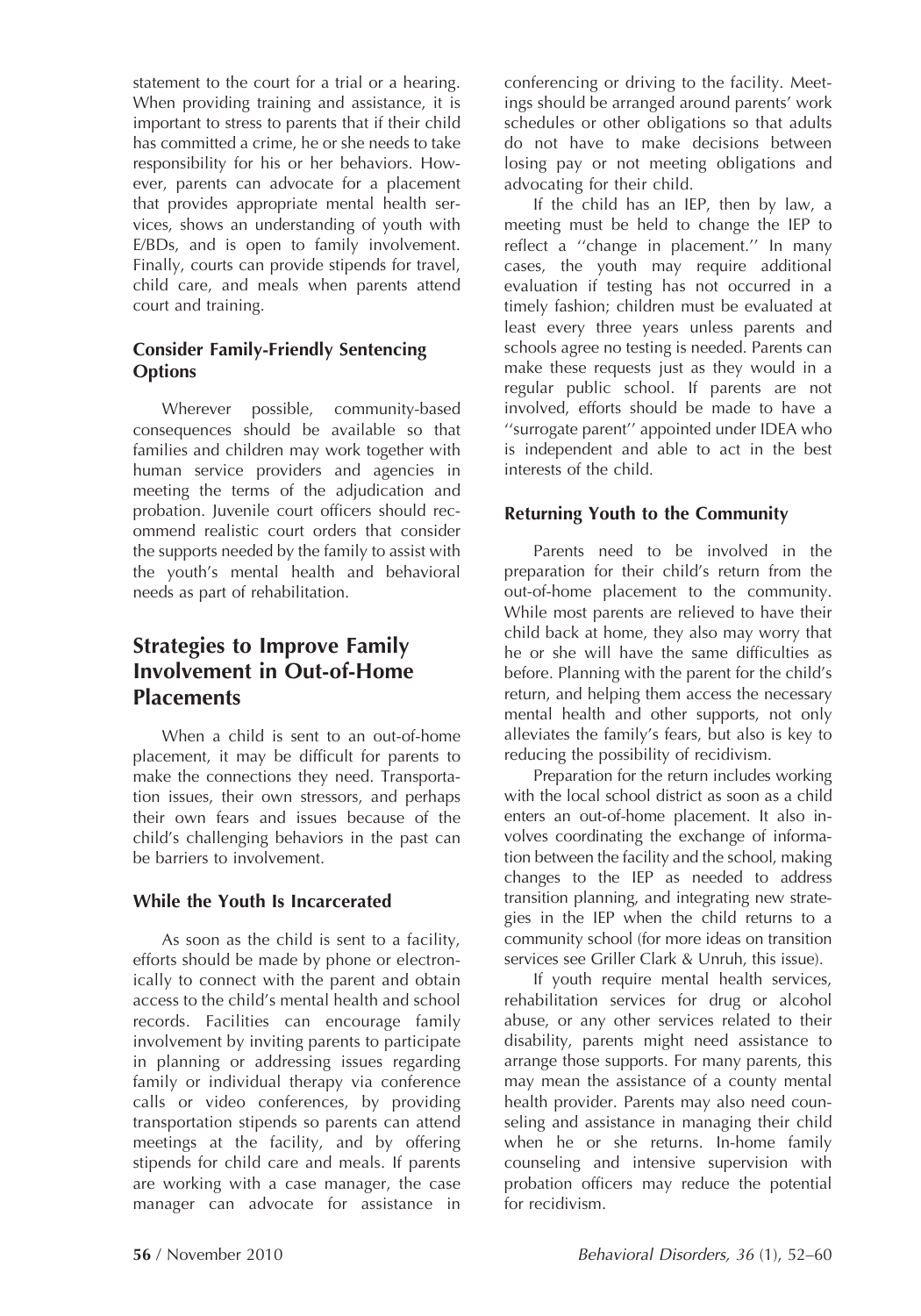### Models of Coordination

Given that many families with children with E/BDs and other disabilities also have involvement in other systems, it is important to develop a coordinated system to include the court, schools, mental health system, and child welfare systems. A coordinated model would include a plan for establishing parent engagement while the child is in the correctional setting and removing barriers to parent involvement. The use of evidence-based practices for meeting the needs of youth and families (preferably those that stress family involvement, community-based services, and strength-based approaches) should be promoted. Throughout the youth's involvement with the juvenile justice system, integrated strategies are necessary to involve families when their child is in a correctional setting so that they can benefit from supports and rehabilitation efforts in the placement, learn helpful strategies, and connect with services that will prevent recidivism. Juvenile courts should identify and access funding for programs, staff training, and outreach to underrepresented communities so parents can be involved when their child is in the juvenile system. The principles of such models are incorporated in the concept of a system of care (Stoul & Friedman, 1986). The research needed to validate practices to make such a system a reality is in its infancy. However, several models have shown promise.

### Models for Improving Family Involvement

Several research-based models have been developed that integrate cross-disciplinary and intensive family-focused approaches in addressing violence prevention among youth with a history of mental disorders and E/BDs who have been, or are at-risk of, involvement with the juvenile justice system. Several of these models have been cited for successfully reducing juvenile involvement in court and increasing family skills and positive involvement in children's lives. They include MST and FFT, which have been implemented for more than a decade in multiple sites and which are identified as Model Programs by the Center for Study and Prevention of Violence (2010). A relative newcomer, the FIT program in the state of Washington, also is highlighted. As is the case in most models identified as recommended

treatment, success is dependent on adherence to constructs of the treatment model.

### Multisystemic Therapy

Multisystemic therapy is a family and community based intervention that regards family involvement as fundamental in impacting and improving the conduct of youth with serious behavioral problems. Many of these youth are at risk for or already involved with the corrections system. MST is an intensive and focused program that works with families and youth in their natural settings; these include the school, peers, and other networks in which the youth is involved. By working in a youth's natural settings, efforts at altering problematic behaviors and reinforcing positive behaviors can be achieved across the spectrum.

Moreover, the staff work with parents, caregivers, or guardians so they can acquire more effective parenting skills that will enable their child to respond more effectively and in socially appropriate ways. The staff work simultaneously with youth to understand and redirect problematic interactions involving family, school staff and peers, and help youth to develop more appropriate and effective responses. The program is individually designed according to the needs of each teen and their family, and incorporates a combination of family therapy, cognitive behavior and therapy parent training as necessary.

Caseloads are lower than average, thereby increasing the potential for regular contact and for greater potential in changing behavior.

MST is also effective with youth who have significant mental health issues, including depression and anxiety.

Outcomes are positive for reduced recidivism, greater school success, and generalizing strategies learned to the larger community (Henggeler, Clingempeel, Brondino, & Pickrel, 2002; Schaeffer & Borduin, 2005).

### Functional Family Therapy

Like MST, FFT is a multisystemic approach to intervention, in that it focuses on the treatment system, family and individual functioning, and the therapist as major components. The therapist guides the family through three phases of intervention: engagement and motivation, behavior change, and generalization. Each phase addresses identified risk and protective factors, and assessment is ongoing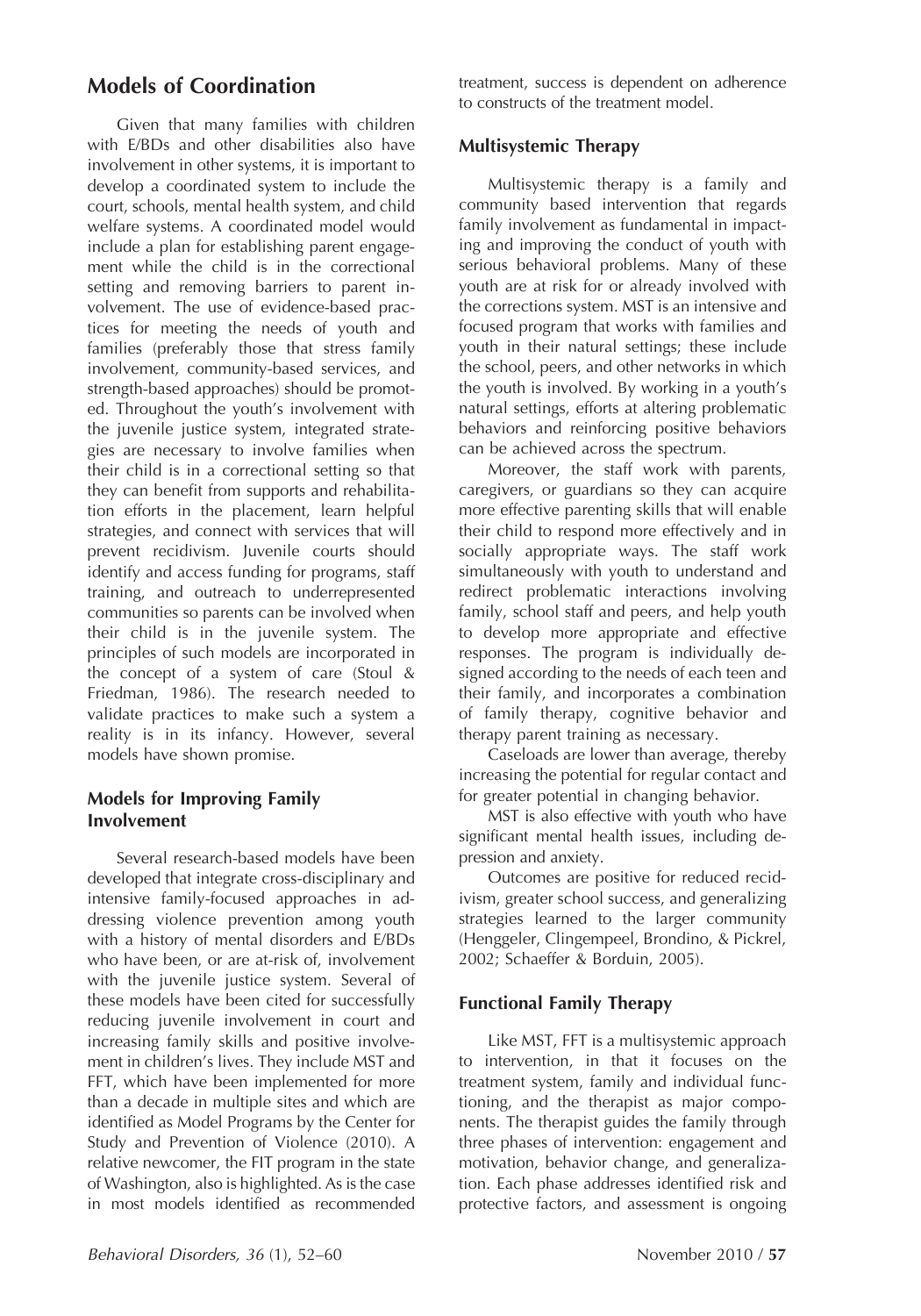in each, using a systematic tool, the Functional Family Assessment Protocol. The Clinical Services System (CSS) is a software tool that allows therapists to track the activities (i.e., session process goals, comprehensive client assessments, and clinical outcomes) essential to successful implementation (Center for Study and Prevention of Violence, 2010).

Research supports FFT as a highly effective practice when compared with standard juvenile probation services, residential treatment, and alternative therapeutic approaches. Both randomized trials and nonrandomized comparison group studies (Alexander et al., 1998) found that FFT significantly reduces recidivism for a wide range of juvenile offense patterns. In addition, FFT may dramatically reduce the cost of treatment. A Washington State study, for example, reported savings of up to \$14,000 per family (Aos, Barnoski, & Lieb, 1998). FFT also has been found to reduce potential new offending for siblings of treated adolescents (Klein, Alexander, & Parsons, 1977).

### Family Integrated Transition Program

The FIT program targets reentry for youth with diagnosed mental health and other cooccurring disorders and their families. Reentry to the community is a critical time for all offenders, and especially for those with significant mental health needs. The FIT program considers its ''most important task'' to be the engagement of parents (Washington State Institute for Public Policy, 2004). FIT encompasses aspects of MST, as well as three other evidencebased programs—Dialectical Behavior Therapy, Motivational Enhancement Therapy, and Relapse Prevention/Community Reinforcement in developing individual treatment plans and approaches. Each of these programs has been validated as evidence based and cost effective and demonstrates a reduction in recidivism.

This approach is initiated with both youth and family within two months before the youth's release and continues for 4–6 months after the youth's return to his or her community. This step is consistent with the goal of preparing for reentry as early as possible. FIT focuses on identifying family strengths and promoting family empowerment by learning new and healthy strategies to support and monitor the child. Services are provided wherever they are needed: in home, at school, in the community, or in crisis situations. Where necessary, FIT staff remain connected with community services once youth complete

the program. Results of evaluations showed that 18 months after release, the recidivism rate for the treatment group was 27% as compared with 41% in the control group (Public Behavioral Health and Justice Policy, 2010).

### Conclusion

In many cases, families of incarcerated youth (especially those with E/BDs) have complex and challenging circumstances in their own lives. For most parents, however, their own challenges do not alter their commitment to their child or their search for solutions. Unfortunately, while the juvenile justice system in 2010 is committed to system reform and best practices, it has yet to address better approaches to engaging and including families in a meaningful way. While much is written about the family's contribution to a child's behavior and ultimate involvement in the juvenile system, less is written about why strategic models and efforts that work in empowering and assisting families to help their child are not implemented. The family backgrounds of youth in the juvenile justice system may be varied and complex, but the need remains to interact with and reach out to family members who can be a powerful force for positive change.

This article has considered the barriers to parent involvement as well as approaches that engage families and enable a significant proportion of children to remain at home and in their communities without returning to the juvenile justice system. These approaches are cost effective, intensive, and require oversight and commitment, not only by the family and the child, but also by the systems and courts that judge them. The effective use of these approaches requires a commitment of many systems central to the child's life to engage in a meaningful way, using established practices in a consistent manner. For these worthwhile interventions to be implemented, it is important to commit to working collaboratively to support system reform.

#### REFERENCES

Alexander, J., Baron, C., Gordon, D., Grotpeter, J., Hansson, K., Harrison, R., Mears, S., Mihalic, S., Parson, B., Pugh, C., et al. (1998). Functional Family Therapy: Blueprints for Violence Prevention, Book Three. Blueprints for Violence Prevention Series (D. S. Elliott, Series Editor). Boulder, CO: Center for Study and Prevention of Violence, Institute of Behavioral Science, University of Colorado.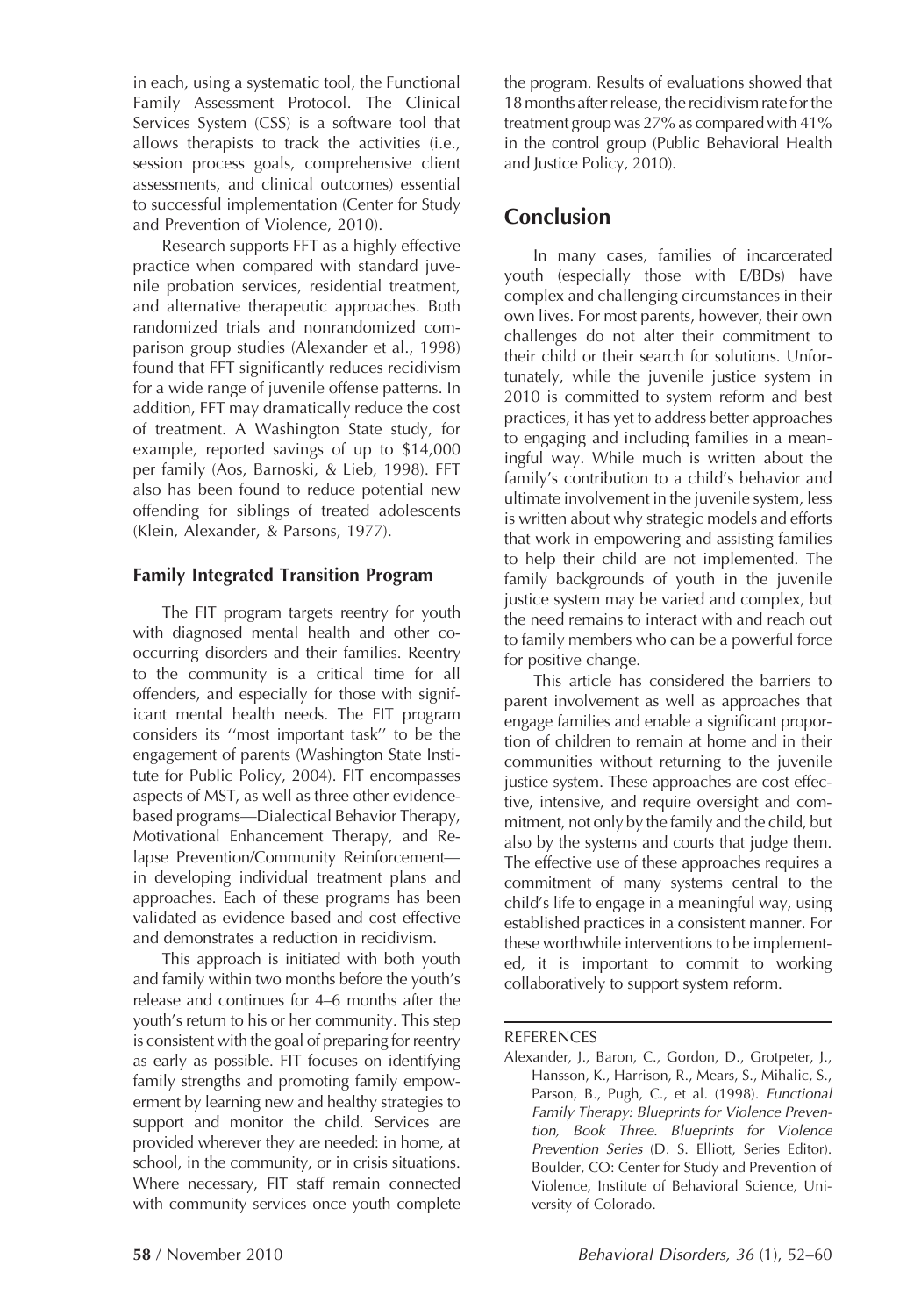- American Civil Liberties Union. (2008, June). Locating the school to prison pipeline. Retrieved from http://www.aclu.org/images/asset\_upload\_file966\_ 35553.pdf.
- Aos, S., Barnoski, R., & Lieb, R. (1998). Watching the bottom line: Cost-effective interventions for reducing crime in Washington. Olympia, WA: Washington State Institute for Public Policy.
- ARC of the United States. (2006, October). An advocate's guide on assisting victims and suspects with intellectual disabilities. Retrieved from http:// www.thearc.org/NetCommunity/Page.aspx?pid5 1646.
- Boesky, L. M. (2002). Juvenile offenders with mental health disorders: Who are they and what do we do with them? Alexandria, VA: American Correctional Association.
- Bray, C. (2010, January). Evidence-based practices in corrections. Power point presentation to the Minnesota Juvenile Justice Committee.
- Center for Study and Prevention of Violence. (2010). Model programs. Retrieved from http://www. colorado.edu/cspv/blueprints/modelprograms. html.
- Government of Dane County. (2010). Dane County Juvenile Court Program. Retrieved from www. countyofdane.com/juvenilecourt/parents\_guide. aspx.
- Greenwood, P. (2008). Prevention and intervention programs for juvenile offenders. Future of Children, 18, 185–198.
- Grisso, T. (2007). Progress and perils in the juvenile justice and mental health movement. Journal of the American Academy of Psychiatry and the Law Online, 35, 158–167.
- Harvell, S., Hendy, L., & Rodas, B. (2004, November). Parental involvement in juvenile justice: Prospects and possibilities. Background Briefing Report. Washington, DC: Georgetown University Public Policy Institute.
- Hawkins, J. D., Herrenkohl, T. I., Farrington, D. P., Brewer, D., Catalano, R. F., Harachi, T. W., & Cothern, L. (2000, April). Predictors of youth violence. OJJDP Juvenile Justice Bulletin, 3. Washington, DC.
- Henggeler, S. W., Clingempeel, W. G., Brondino, M. J., & Pickrel, S. G. (2002). Four-year follow-up of multisystemic therapy with substance abusing and substance-dependent juvenile offenders. Journal of the American Academy of Child and Adolescent Psychiatry, 41, 868–874.
- Huff, B., & Osher, T. (2002, December). Involving families of youth who are in contact with the juvenile justice system. National Center for Mental Health and Juvenile Justice, 1–6.
- Huff, B., & Osher, T. (2006). Working with families of children in the juvenile justice and corrections systems: A guide for education program leaders, principals, and building administrators. Washington, DC: National Evaluation and Technical Assistance Center for Education of Youth and Children Who Are Neglected, Delinquent or At-Risk.
- Klein, N. C., Alexander, J. F., & Parsons, B. V. (1977). Impact of family systems intervention on recidivism and sibling delinquency: A model of primary prevention and program evaluation. Journal of Consulting and Clinical Psychology, 45, 469–474.
- National Alliance on Mental Illness (NAMI). (2009). Guide to mental illness and the criminal system: A systems guide for families and consumers. Arlington, VA.
- Nevada County (CA) Probations Department. (2010). Juvenile court system: A guide for parents. Retrieved from www.mynevadacounty.com/ probation/index.cfm?ccs=855.
- Public Behavioral Health and Justice Policy. (2010). Department of Psychiatry and Behavioral Sciences at the University of Washington School of Medicine. Retrieved from depts.washington. edu/pbhjp/projects/fit.php p2.
- Schaeffer, C. M., & Borduin, C. M. (2005). Long-term follow-up to a randomized clinical trial of multisystemic therapy with serious and violent offenders. Journal of Consulting and Clinical Psychology, 73, 445–453.
- Simkins, S. (2009). When kids get arrested: What every adult should know. New Brunswick, NJ: Rutgers University Press.
- Skiba, R. (2005). Educational Policies That Impact Youth. Bloomington, IN: Indiana University.
- Skiba, R., Simmons, A., Staudinger, L., Rausch, M., Dow, G., & Feggins, R. (2003, May). Consistent removal: Contributions of school discipline to the school-prison pipeline. Paper presented at the Harvard Civil Rights Project School-to-Prison Pipeline Conference, Cambridge, MA.
- Stroul, B. A., & Friedman, R. M. (1986). A system of care for severely emotionally disturbed children and youth. Washington, DC: CASSP Technical Assistance Center, Georgetown University Child Development Center.
- Teplin, L. A., Abram, K. M., McClelland, G. M., Mericle, A. A., Dulcan, M. K., & Washburn, J. J. (2006, April). Psychiatric Disorders of Youth in Detention, OJJDP Juvenile Justice Bulletin, 1–16. Published in Washington, DC.
- University of Nebraska, Lincoln. (2010). Guide for parents: Walking your way through the Nebraska juvenile court child protection process. Retrieved from www.ccfl.unl.edu/publications/ pdf/parent.pdf.
- Washington State Institute for Public Policy. (2004, December). Washington State's Family Integrated Transitions Program for Juvenile Offenders: Outcome Evaluation and Benefit Cost Analysis. Olympia, WA.
- Wasserman, G., Keenan, K., Tremblay, R. E., Cole, J. D., Herrenkohl, T. I., Loeber, R., & Petechuk, D. (2003, April). Risk and protective factors of child delinquency. Child Delinquency Series. OJJDP Juvenile Justice Bulletin, 4–6.
- Wright, P. (2006, October). When children are arrested for school-related behavior problems.